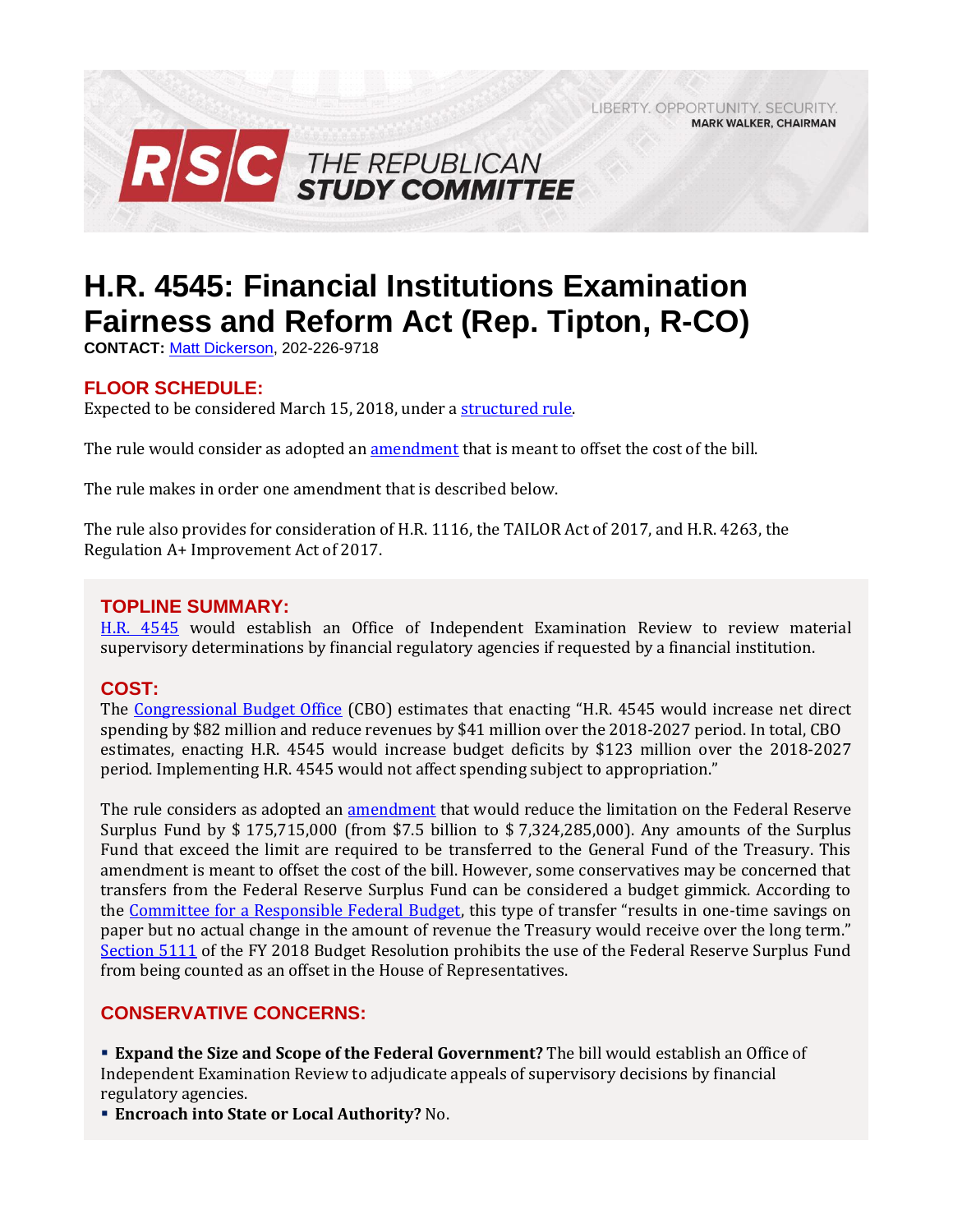- **Delegate Any Legislative Authority to the Executive Branch?** No.
- **Contain Earmarks/Limited Tax Benefits/Limited Tariff Benefits?** No.

#### **DETAILED SUMMARY AND ANALYSIS:**

H.R. 4545 would require a financial regulatory agency to provide a final examination report within 60 days of the exit interview for an examination of a financial institution or the provision of additional information to the agency by the financial institution relating to the examination.

The bill would establish an Office of Independent Examination Review within the Federal Financial Institutions Examination Council (FFIEC). The Director of the Office would be appointed by the FFIEC to a five year term. The Office would be required to receive and investigate complaints from financial institutions regarding examinations and examination practices. The Office would also be required to hold regular meetings designed to encourage discussion by financial institutions regarding examination procedures.

The Office would further be required to adjudicate supervisory appeals. The term "material supervisory determination" is defined in [current law](http://uscode.house.gov/view.xhtml?req=(title:12%20section:4806%20edition:prelim)%20OR%20(granuleid:USC-prelim-title12-section4806)&f=treesort&edition=prelim&num=0&jumpTo=true#substructure-location_f_1) as determinations relating to examination ratings; the adequacy of loan loss reserve provisions; and loan classifications on loans that are significant to an institution. The bill would ensure the right of a financial institution to obtain an independent review of a material supervisory determination. A financial institution seeking a review would be required to submit a request to the Director of the Office of Independent Examination Review within 6 days of receiving a final report of examination. The Director would be required to determine the merits of the appeal. The financial institution would be able to request that the appeal be referred to an Administrative Law Judge to issue a proposed decision to the Director. In making a decision or recommendation, the Director or Administrative Law Judge would be prohibited from deferring to the opinions of the financial regulatory agency, and would instead be required to conduct a *de novo* review to independently determine the appropriateness of the agency's decision. The Director would be required to issue a decision within 60 days after the record has been closed.

If a financial regulatory agency believes the Director's decision would "pose an imminent threat to the safety and soundness of the financial institution," the agency may request that the FFIEC review the decision. The FFIEC would be required to make a final determination within 30 days.

The bill would ensure the right of a financial institution to petition for review of a final determination by filing a Petition for Review with the U.S. Court of Appeals for the District of Columbia or the Circuit in which the financial institution is located.

The bill would prohibit a financial regulatory agency from retaliating against a financial institution for exercising its rights under the bill.

#### **AMENDMENTS:**

1. **[Waters \(D-CA\)](https://amendments-rules.house.gov/amendments/WATERS_150_xml312181327302730.pdf)**: Would limit the bill's review process to only be available to community financial institutions with \$10 billion or less in consolidated assets.

#### **COMMITTEE ACTION:**

H.R. 4545 was introduced on December 4, 2017, and referred to the House Financial Services Committee. The Committee marked up and reported the bill on December 13, 2017, by a 50 - 10 vote.